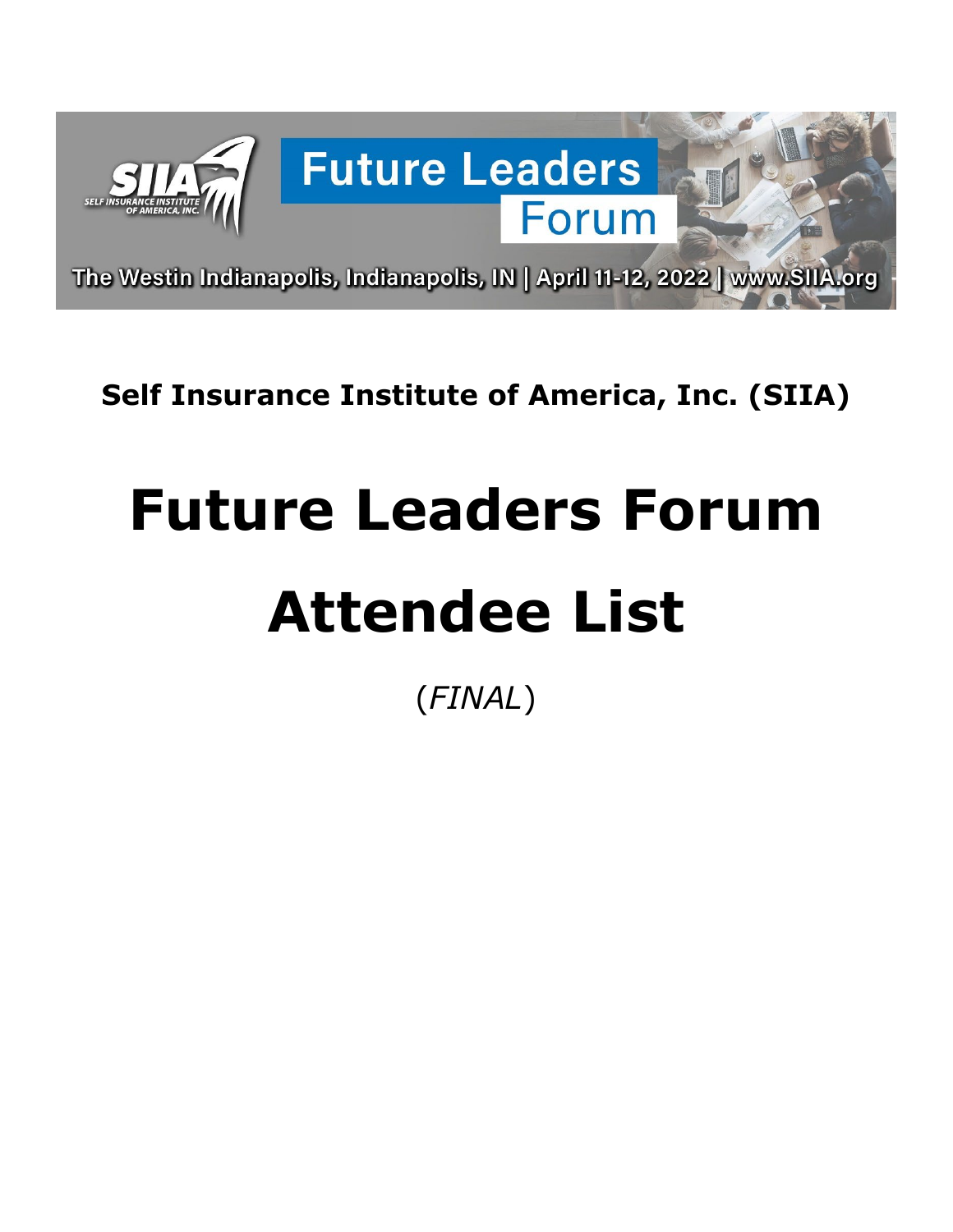#### **Brian Alexander**

Regional Vice President of Sales Everlong Group Medical Captive Services, LLC Downers Grove, IL

#### **Brian Alexander**

Director of Consulting, Employee Benefits Hub International Insurance Services Kansas City, MO

#### **Ashley Andrews**

Sales Executive Medefy Health Tulsa, OK

#### **Sam Apland**

Business Development Manager ClaimDOC, LLC West Des Moines, IA

#### **Cassie Bachman**

Managing Director of Operations and Legal Elevate Risk Solutions, LLC Oklahoma City, OK

#### **David Bailey**

Regional Group Associate 1 Symetra Financial Belmont, MA

#### **Erika Bailey**

Account Executive Lockton Companies Houston, TX

#### **Rosalyn Banks**

Director of Operations VativoRx North Miami, FL

#### **Benjamin Bargman**

Lead Sales Consultant ELMC Risk Solutions, LLC Beverly, MA

# **Taylor Bearhope**

Underwriting Technician Berkshire Hathaway Specialty Insurance Indianapolis, IN

#### **Tyler Benware**

Account Executive Verikai San Francisco, CA

#### **Brandon Beyer**

Risk Management Support Specialist IPMG St. Charles, IL

#### **Brady Bizarro**

Director, Legal Compliance & Regulatory Affairs The Phia Group, LLC Canton, MA

#### **Jacob Bohannon**

Director of Business Development Imagine360 Wayne, PA

#### **Allison Boisvert**

Marketing Liaison AccuRisk Solutions LLC Marshfield, MA

#### **William Boisvert**

M&A and Business Analyst AccuRisk Solutions LLC Marshfield, MA

# **Tom Brew**

Director, Business Development TrueScripts Management Services Washington, IN

# **Morgan Brinson**

Sr. Stop Loss Underwriter Berkshire Hathaway Specialty Insurance Indianapolis, IN

#### **Andrea Brokamp**

Sales & Business Development East Coast Underwriters, LLC Spartanburg, SC

#### **Cecilia Brown** Lockton Companies Encino, CA

4 / 1 5 /2022 Page 2 | 10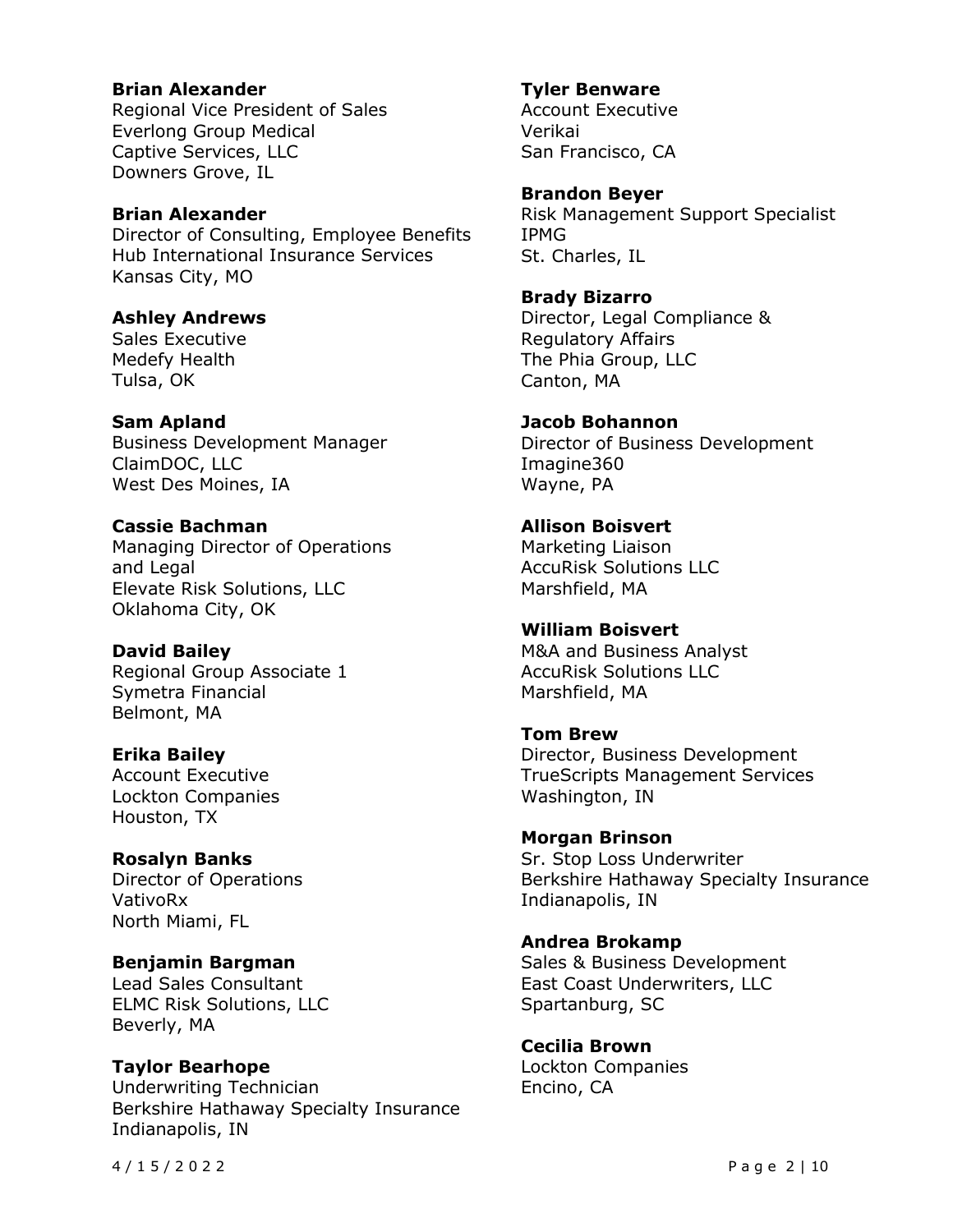#### **Jasmin Camberos**

Healthcare Management Admtrs., Inc. Las Vegas, NV

**Nina Carrico**

Operations Lead Alpha Isle Services, LLC Gloucester, MA

#### **Philip Carroll**

VP, Sales and Account Management Integrated Prescription Management Fresno, CA

**Courtney Carver**

Customer Success Manager Roche Diabetes Care Inc. Indianapolis, IN

#### **Mark Catanzaro**

Captivated Health Operations Manager Borislow Insurance Methuen, MA

#### **Justin Cech**

Sales Representative One80 Intermediaries| Vista Underwriting Media, PA

#### **Kellan Clark**

Assistant Vice President Lockton Companies Dallas, TX

**Craig Clemente**

President/COO Specialty Care Management LLC Lahaska, PA

**Brandon Collins** Advisor Excess Reinsurance Underwriters Woodbury, NJ

**Marshall Cook** Sales Executive AccuRisk Solutions LLC Marshfield, MA

#### **Reece Cooper**

Vice President of Sales Beacon Risk Strategies Atlanta, GA

#### **Dustin Craik**

CFO Local Government Health Insurance Board Montgomery, AL

**Corey Crigger**

Senior Attorney-Provider Relations The Phia Group, LLC Canton, MA

#### **Caitlin Daigle**

Account Executive Community Hospital Insurance Coalition Reciprocal, IC Austin, TX

### **Steve Darcy**

Underwriting Assistant AccuRisk Solutions LLC Marshfield, MA

#### **Bianca Davis**

Contracts and Compliance Manager TrueScripts Management Services Washington, IN

#### **Kaylee Davis**

Customer Service Representative Vālenz Phoenix, AZ

**Griffin DeMenna** Assistant Vice President Guy Carpenter & Co. LLC Philadelphia, PA

**Erica DiPasquale**

Manager, Workforce & Operational Reporting Management Nova Healthcare Administrators, Inc. Williamsville, NY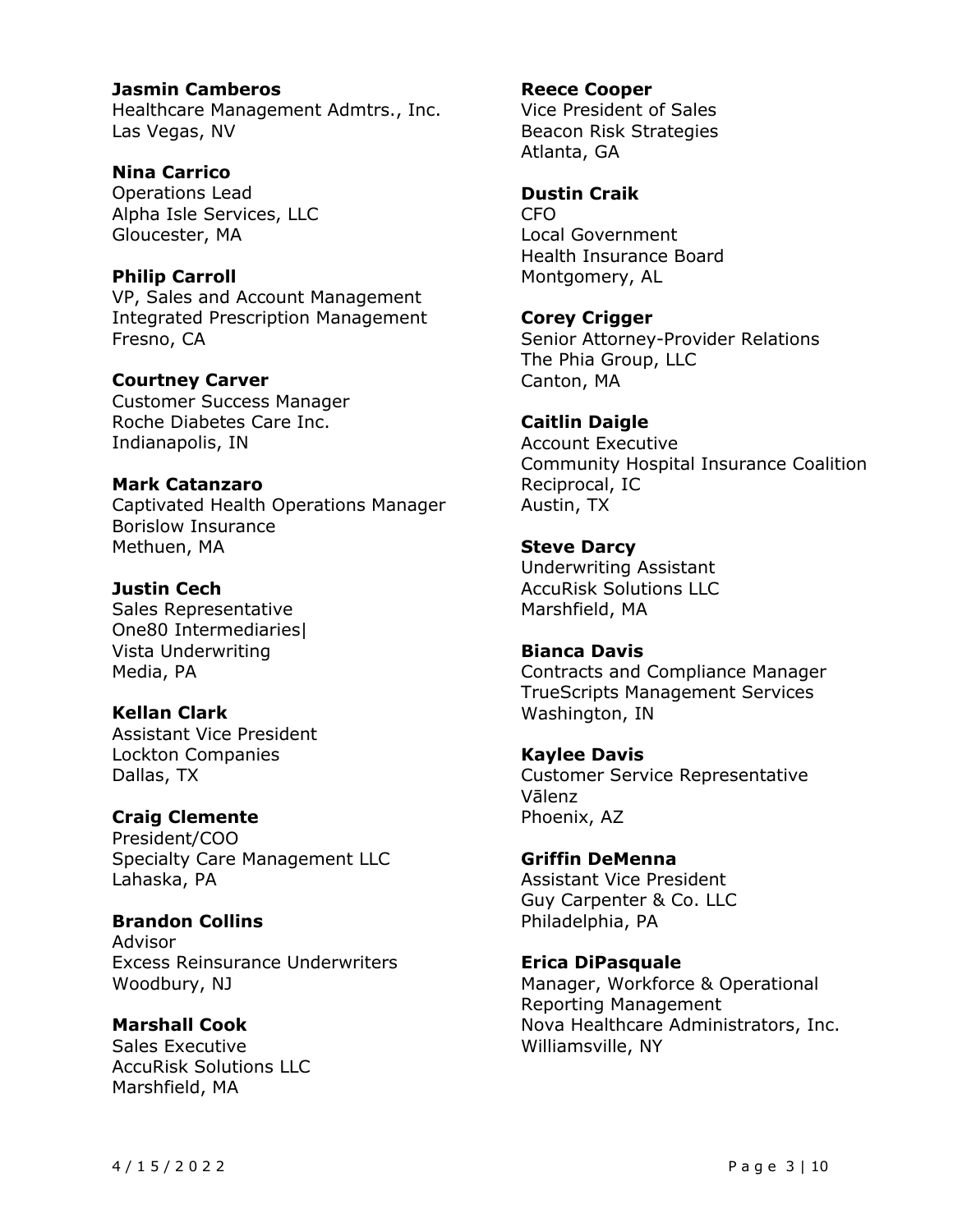**Erin Duffy** Director of Business Development Imagine360 Wayne, PA

**Susan Duren** Senior Product Manager Voya Financial Minneapolis, MN

**Matthew Durham** Director of Agency Partnerships Innovative Captive Strategies Waukee, IA

**Jackie Ebel** Marketing Specialist Certus Management Group Indianapolis, IN

#### **Lloyd Edwards** Underwriter Certus Management Group Indianapolis, IN

**Lisa Elder** Enterprise Sales Director First Stop Health Washington, DC

#### **Andrea Ellis** Director, Member and Clinical Services TrueScripts Management Services Washington, IN

**Heather Favorite** Manager, Stop Loss Manual Rating Voya Financial Minneapolis, MN

**Matt Fazzini** Medical Stop-Loss Underwriter IOA Re, LLC East Norriton, PA

**Michael Ferguson** President & CEO SIIA Simpsonville, SC

**Cody Field** VP, Analytics Integrated Prescription Management Fresno, CA

**Ashly Fisher** Senior Director Client & Clinical Services TrueScripts Management Services Washington, IN

**Justin Fones** Senior Underwriting Specialist (Captives) PMA Companies Blue Bell, PA

**Caleb Gaston** Sales Executive Lucent Health Nashville, TN

**Ashley Geissenhainer** Senior Underwriter Berkley Accident and Health Kulpsville, PA

**Dan Gerding** Director Business Development IPMG St. Charles, IL

**Ali Goodwin** Marketing Manager TrueScripts Management Services Washington, IN

**Josh Gottesman** Producer - Managed Care Risk Strategies Washington, DC

**Renee Grant** Senior Data Analyst Allegiance Benefit Plan Management, Inc. Missoula, MT

**Ryan Green** Underwriter Consultant RGA Reinsurance Company Minneapolis, MN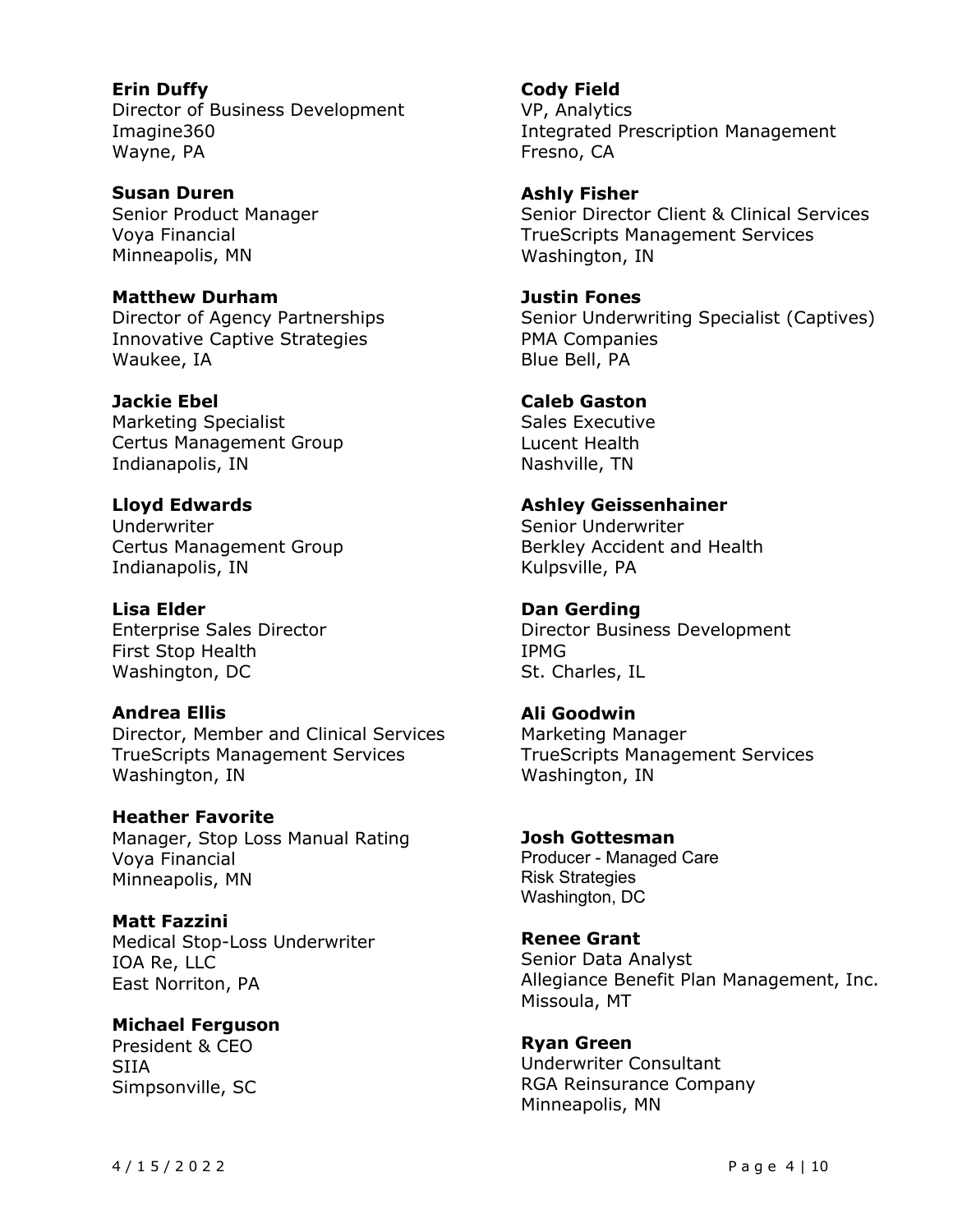**Laura Grubbs** Lead, Underwriting Operations MedCost/Forsyth Winston Salem, NC

**Crystal Gubelman** Business Development Consultant QBE North America Marblehead, MA

**Kyle Halleran** Assistant Vice President – Accident & Health Odyssey Re Stamford, CT

**Max Harmon** Account Executive - Vendor Relations Imagine360 Dallas, TX

**Jamie Harris** CPA Bauknight Pietras & Stormer Columbia, SC

**Tommy Harrison** Benefits Advisor The Miller Group Kansas City, MO

**Matthew Hayward** Territory Manager, Stop Loss **Optum** Santa Ana, CA

**David Hernandez** Analyst Stop Loss Center of Excellence OneDigital Health and Benefits Wilmington, NC

**Deborah Hodges** President & CEO Health Plans, Inc. Westborough, MA

**Keith Hodges** Sales Underwriting Health Plans, Inc. Westborough, MA

**Max Hooker** Sales / Account Executive Scripta Insights, Inc. Wellesley, MA

**Meagan Iafrate** Administrative Coordinator Elevate Risk Solutions, LLC Oklahoma City, OK

**Adrienne Johnson** Assistant Vice President Guy Carpenter & Co. LLC Philadelphia, PA

**Jake Jones** Director, Business Development TrueScripts Management Services Petersburg, IN

**Marcus Kammrath** Partner Growth Manager **Springbuk** Indianapolis, IN

**Patrick Kennedy** Regional Vice President Benefit Management, LLC Great Bend, KS

**Daniél Kimlinger** CEO MINES and Associates Littleton, CO

**Samantha Klann** AM Everlong Group Medical Captive Services, LLC Downers Grove, IL

**Rebecca Knapp** Director of Compliance Payer Compass, LLC Plano, TX

**Alexa Krause** Regional Group Associate Symetra Financial Chicago, IL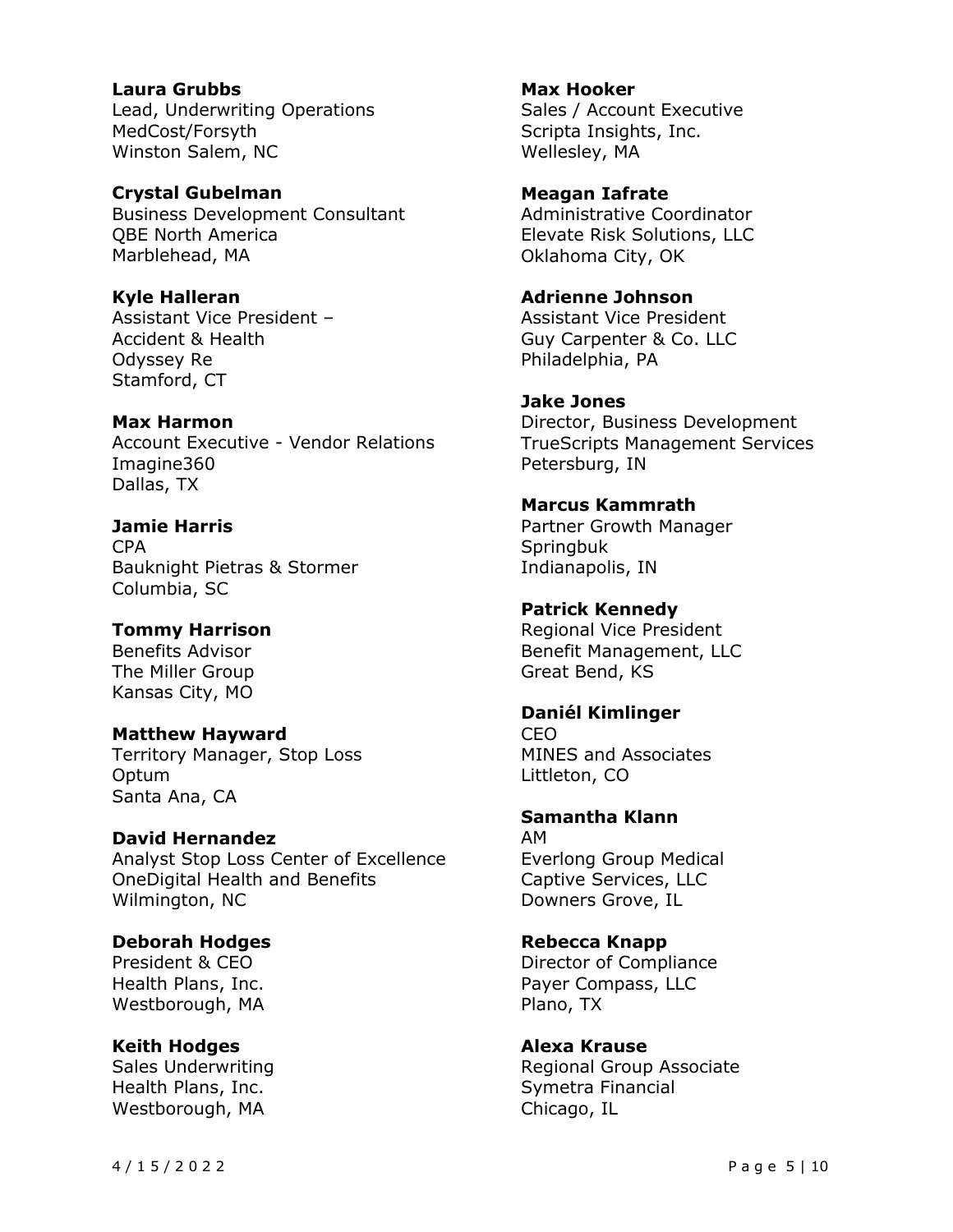**Greg Krech** Technology Manager TPAC Underwriters, Inc. Blaine, MN

**Rebekah Lane** Head of Sales and Account Management Health Cost & Risk Management LLC Highland Park, IL

**Autumn Langford** Regional Group Manager - Stop Loss Symetra Philadelphia, PA

**Scott Larson** Healthcare Management Admtrs., Inc. Issaquah, WA

**Tommy Lavelle** Vice President, Sales Assured Benefits Administrators Dallas, TX

**Ross Liberato** Underwriter Optum Eden Prairie, MN

**Kevin Madeira** Risk Management Support Specialist IPMG St. Charles, IL

**Aaron Majchen** Spectrum a division of Companion Life Insurance Company Indianapolis, IN

**Meredith Mathis** Associate Director Aon Benfield Chicago, IL

**Alyssa Mattas** Senior Team Lead Non Traditional Swiss Re Corporate Solutions Windsor, CT

**Cara Mauermann** Manager, Premium Accounting Stealth Partner Group Worcester, MA

**Jack McCarthy** President Underwriting Management Experts Landale, PA

**Brett McLaughlin** Business Development Manager Swiss Re Corporate Solutions Windsor, CT

**David Mead** Bauknight Pietras & Stormer Columbia, SC

**Stephen Menzia** Regional Group Associate I Symetra Financial Dallas, TX

**Charles Michinock** Sr. Stop Loss Underwriter Berkshire Hathaway Specialty Insurance Irvine, CA

**Elizabeth Midtlien** Vice President, Emerging Markets AmeriHealth Administrators, Inc. Bloomington, MN

**Andrew Miller** Benefits Advisor The Miller Group Kansas City, MO

**Benjamin Miller** Senior Underwriter **Optum** Eden Prairie, MN

**David Miller** Associate Actuary Windsor Strategy Partners, Inc. Princeton, NJ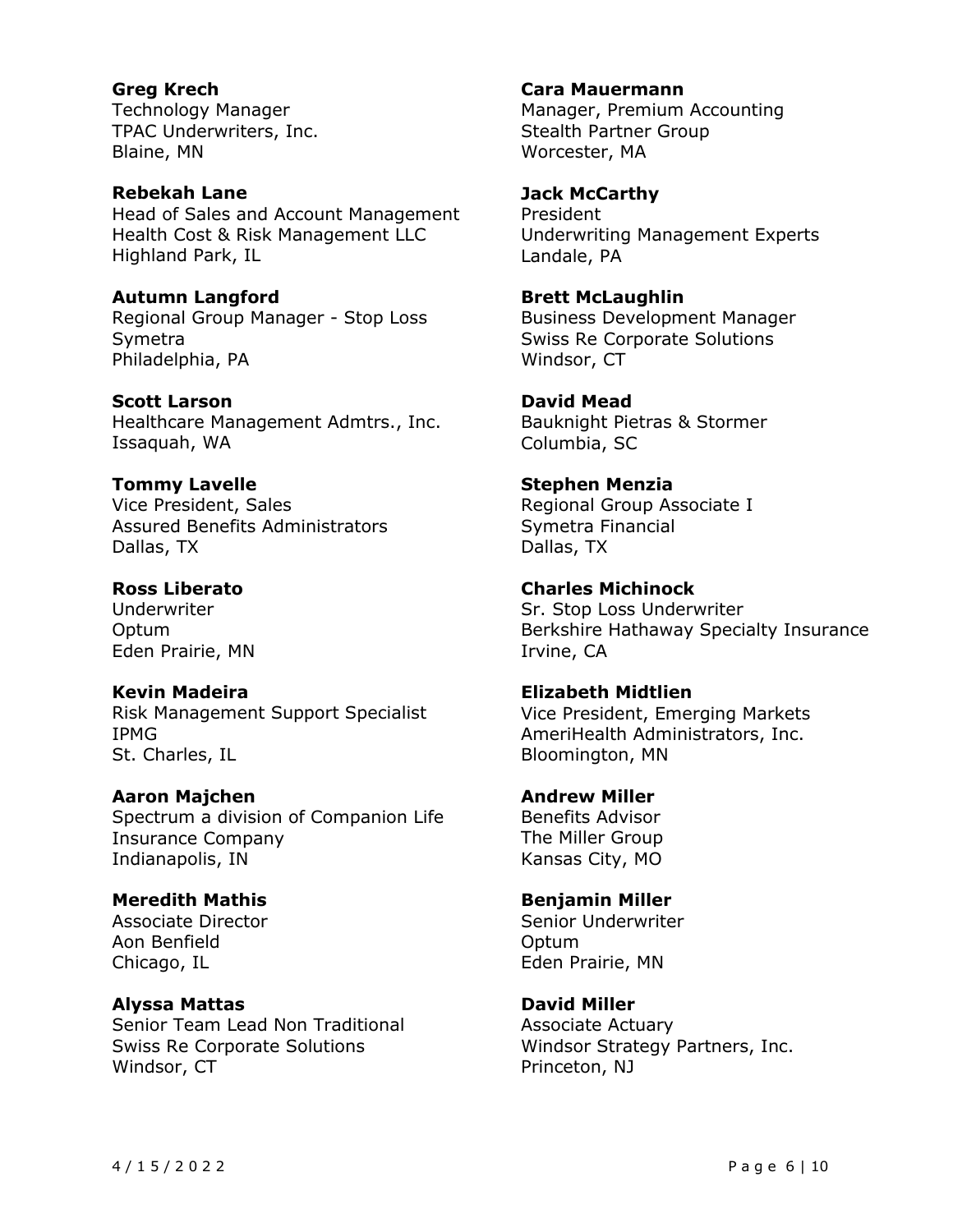**Eric Milner** Vice President - Actuary Risk Strategies Minneapolis, MN

**Melissa Mohl** Account Executive Verikai San Francisco, CA

**Matt Monteiro**

Analytics Manager Borislow Insurance Methuen, MA

**Hannah Morris** Strategic Relationship Manager Roundstone Management, Ltd. Lakewood, OH

**Laura Morrison** Vice President Risk Strategies Minneapolis, MN

**Andrew Nelson** Accounting Supervisor TPAC Underwriters, Inc. Minneapolis, MN

**Kari Niblack** CEO ACS Benefit Services, LLC Winston-Salem, NC

**Josh Obrochta** Senior Vice President Cottrill's Specialty Pharmacy Orchard Park, NY

**Joe Okelman** Financial Analyst AccuRisk Solutions LLC Chicago, IL

**Vic Parker** Director, Regional Sales HM Insurance Group Pittsburgh, PA

**Yann Passet** Product Manager 90 Degree Benefits Overland Park, KS

**Mike Pattengale Springbuk** Indianapolis, IN

**Mike Paulson** Senior Benefits Analyst Lockton Companies Edina, MN

**David Pavlyuk** Senior Account Manager Lockton Companies Dallas, TX

**Jenessa Pease** Alpha Isle Services, LLC Gloucester, MA

**Todd Pease** Senior Underwriter ELMC Risk Solutions, LLC Beverly, MA

**Frank Pelletier** Program Account Executive, EmCap Berkley Accident and Health Trenton, NJ

**Katie Perkins** Account Executive Integrated Prescription Management Fresno, CA

**Drew Perry** AVP Business Development Lead QBE North America Eagan, MN

**Art Pizana** Account Executive Lockton Companies Dallas, TX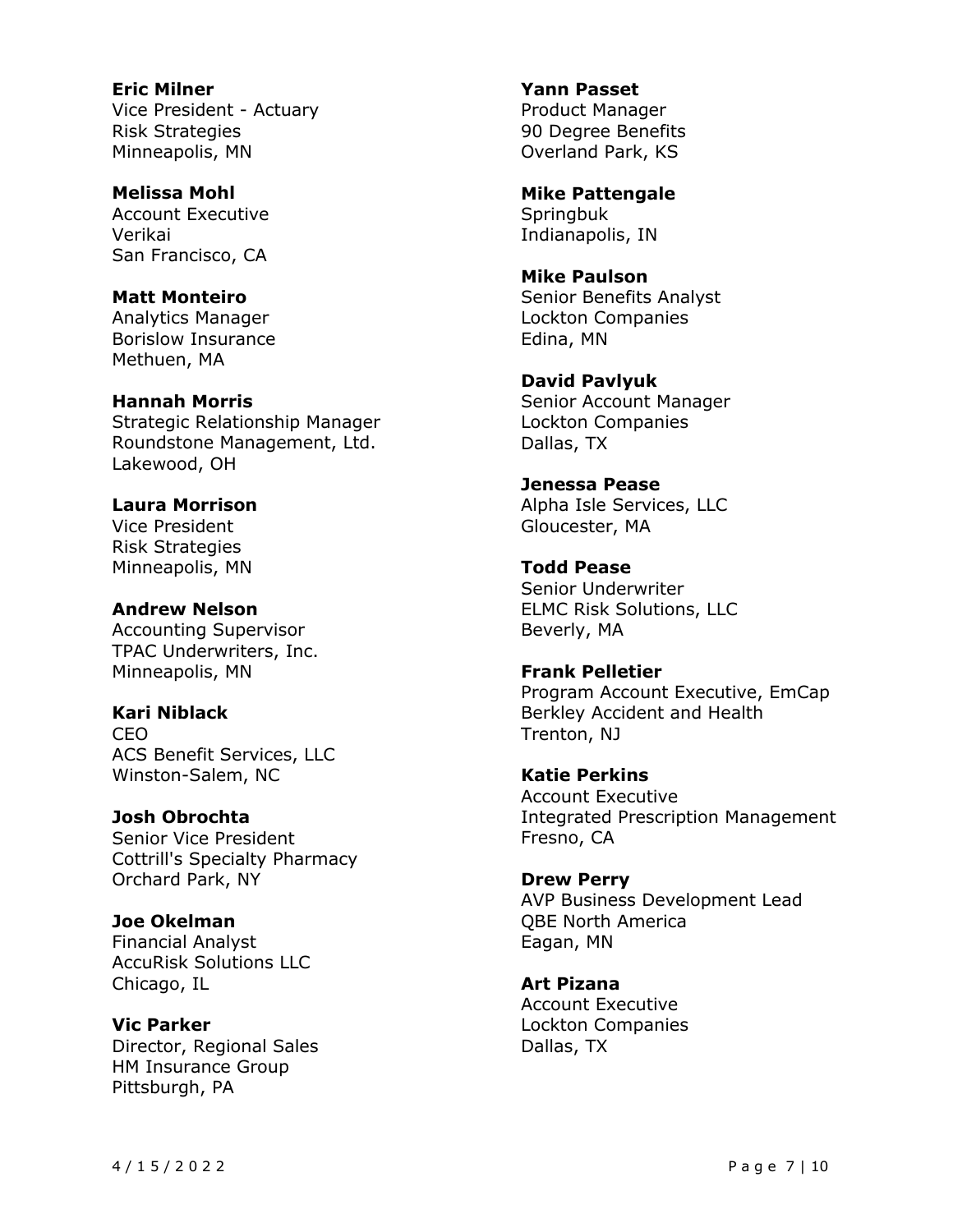**Amy Pizzey** Senior Account Executive Lockton Companies Dallas, TX

**Hilary Pohlman** Account Executive Lockton Companies Dallas, TX

**Chris Prisco** Senior Sales Executive Lucent Health Nashville, TN

**Chad Pyke** Relationship Manager Amwins Group Benefits, LLC Charlotte, NC

**Jack Reed** Associate Manager Regional Group Symetra Financial San Diego, CA

**Nate Reznicek** Head of US Distribution International Re London,

**Daniel Richards Controller** Spectrum a division of Companion Life Insurance Company Indianapolis, IN

**Marcie Rohlfs** Milliman Brookfield, WI

**Alex Ruiz** Client Services Executive Vālenz Phoenix, AZ

**Jon Russ** Account Executive Gradient A.I. Boston, MA

**Ashley Rutkowski** Vice President of Sales & Marketing Borislow Insurance Methuen, MA

**Kim Schmidt** Sr. VP of Underwriting Underwriting Management Experts Lansdale, PA

**Jack Schroeder** Regional Practice Leader Roundstone Management, Ltd. Lakewood, OH

**Elizabeth Scoggin** Senior Account Executive Stealth Partner Group Worcester, MA

**Thomas Scott** Underwriter Optum Eden Prairie, MN

**John Seibert** Underwriter Berkley Accident and Health Arlington, VA

**Craig Silverblatt** Strategy Analyst HM Insurance Group Pittsburgh, PA

**Andrew Silverio** Compliance & Oversight Counsel The Phia Group, LLC Canton, MA

**Jordan Smith** Practice Leader, Partner Self Insured Reporting Greenville, SC

**Jonathan Socko** Senior Vice President East Coast Underwriters, LLC Spartanburg, SC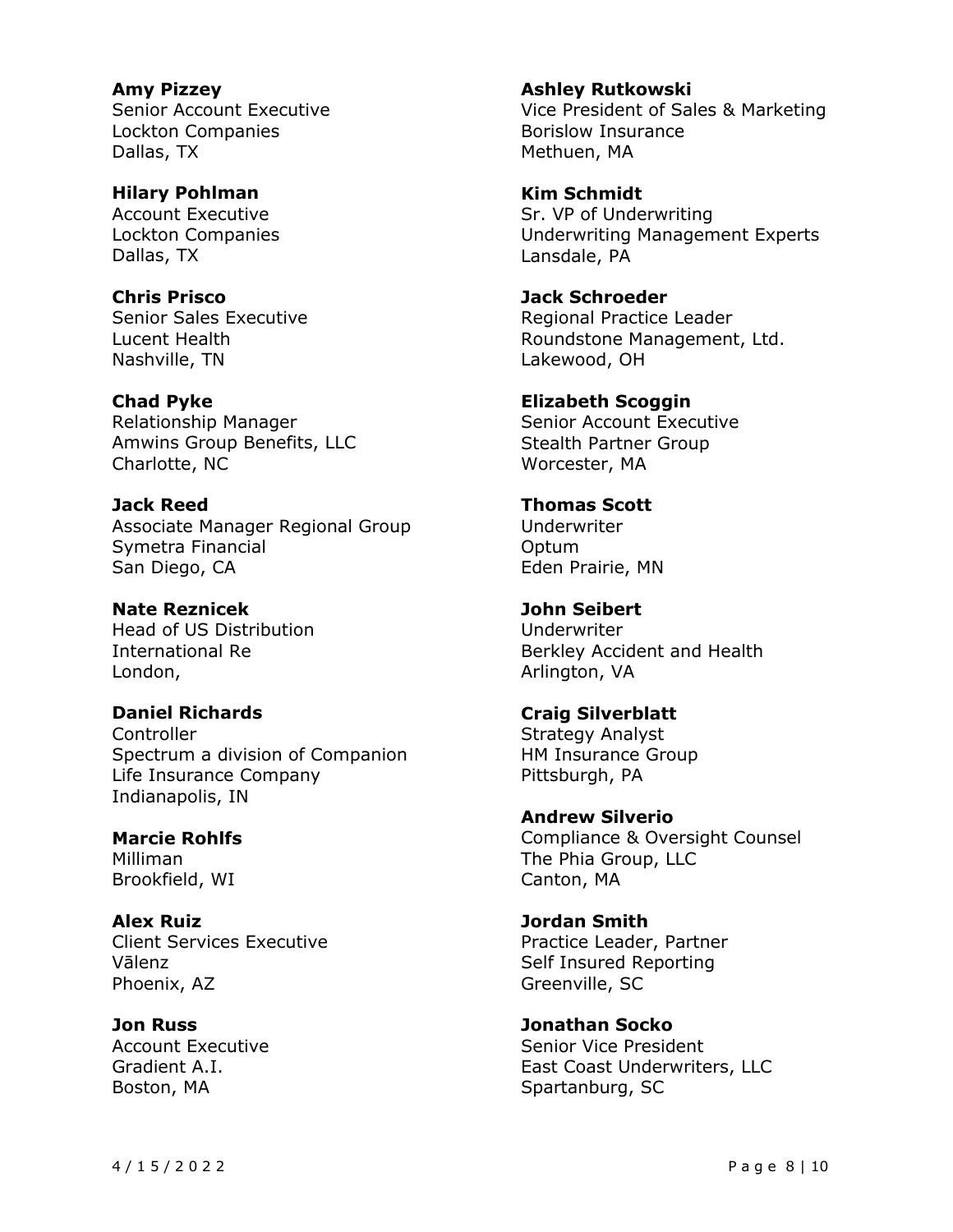**Joanna Sprau** Assistant General Counsel Imagine360 Wayne, PA

**Laura Stoffel** Director of Strategic Partners - Stop Loss Symetra Financial Minnetonka, MN

**Sal Taormina** Implementation Specialist ATS Underwriting Boston, MA

**Matt Taylor** Director, Regional Sales HM Insurance Group Dallas, TX

**Jake Thiesse** AVP, Lead Business Development QBE North America Minneapolis, MN

**Gabriel Thomas** Sales Executive Amalgamated Life Insurance Company White Plains, NY

**Alex Thomason** HM Insurance Group Pittsburgh, PA

**Drew Thompson** Head of Sales & Account Management Northwell Direct New York, NY

**Katie Thornton** U.S. Account Representative Trainee Aon Benfield New York, NY

**Erin Throckmorton** Senior Data analyst Allegiance Benefit Plan Management, Inc. Missoula, MT

**Robyn Tikia** Regional Director of Employee Benefit Operations, Senior Director Risk Strategies Metairie, LA

**Kasie Tresback** Sr. Implementation Coordinator EBPA S. Burlington, VT

**Andrew Trupiano** President ATS Underwriting Boston, MA

**Lisa Walker** Director of Account Management TrueScripts Management Services Washington, IN

**Leah Wassum** AVP D.W. Van Dyke & Co. Shelton, CT

**Stefanie Watt** Supervisor, Medical Management **Operations** Nova Healthcare Administrators, Inc. Williamsville, NY

**Layton Williamson** Regional Vice President Benefit Management, LLC Great Bend, KS

**Ted Wilson** Underwriting Analyst Windsor Strategy Partners, Inc. Princeton, NJ

**Hannah Wiscaver** Human Resources Director TrueScripts Management Services Washington, IN